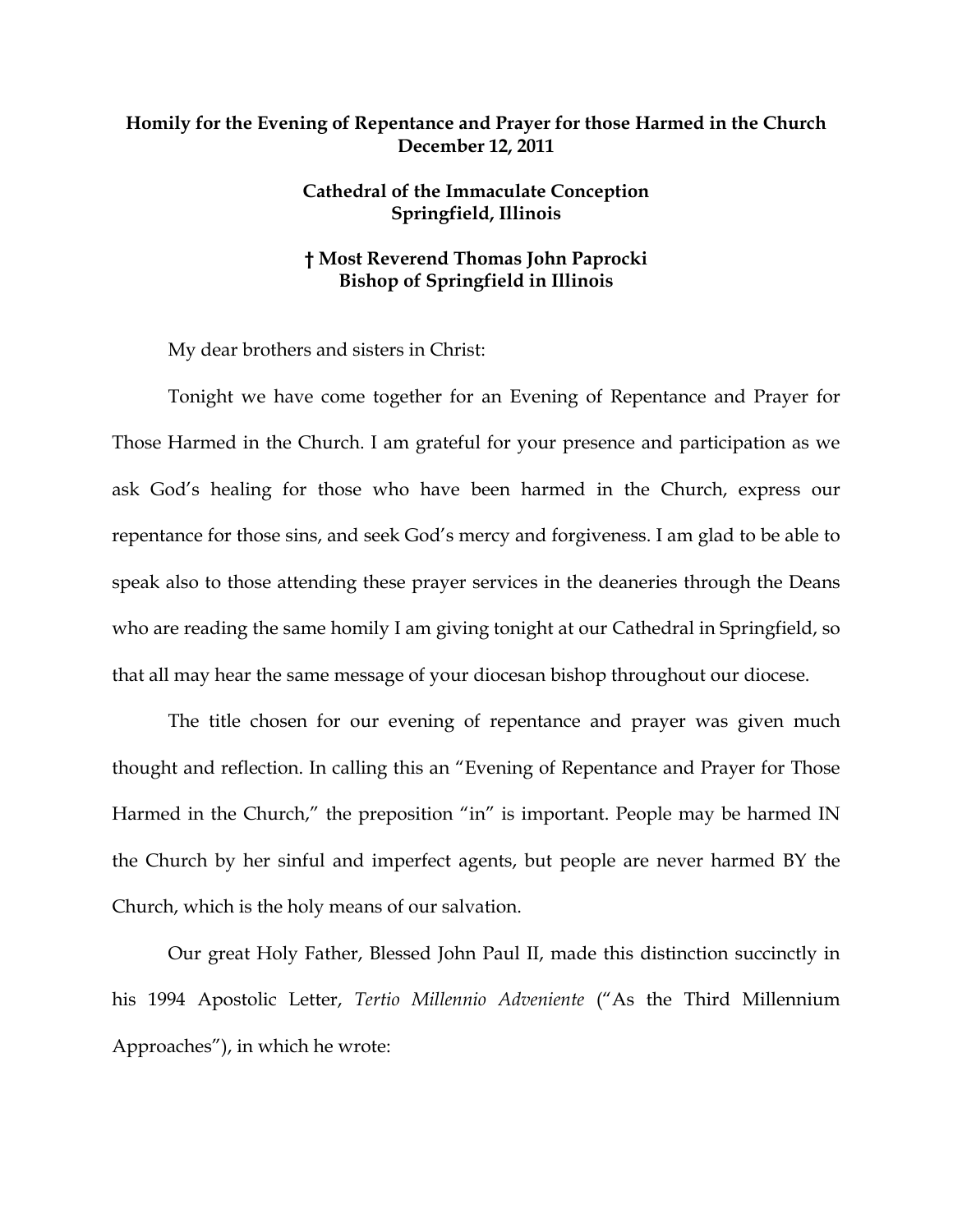[I]t is appropriate that, as the second millennium of Christianity draws to a close, the Church should become ever more conscious of the sinfulness of her children, recalling all those times in history when they departed from the spirit of Christ and the Gospel and, instead of offering to the world the witness of a life inspired by the values of faith, indulged ways of thinking and acting that were truly *forms of counter-witness and scandal*. Although she is holy because of her incorporation into Christ, the Church does not tire of doing penance. Before God and man, she always *acknowledges as her own her sinful sons and daughters*. 1

In making this distinction, Blessed John Paul II helped us to understand that we are asking forgiveness for the sons and daughters of the Church, not for the Church *per se*, for she is the holy bride of Christ. As then-Cardinal Joseph Ratzinger explained as President of the International Theological Commission in their 1999 report, "Memory and Reconciliation: The Church and the Faults of the Past," the "request for pardon must not be understood as an expression of false humility or a denial of her 2,000 year history, which is certainly rich in merit in the areas of charity, culture and holiness. Instead, she responds to a necessary requirement of the truth, which, in addition to the positive aspects, recognizes the human limitations and weaknesses of the various generations of Christ's disciples."2

This was the heart of Blessed John Paul II's plans for the Great Jubilee of 2000: that the Church cleanse its historical conscience at the end of the second millennium, in

2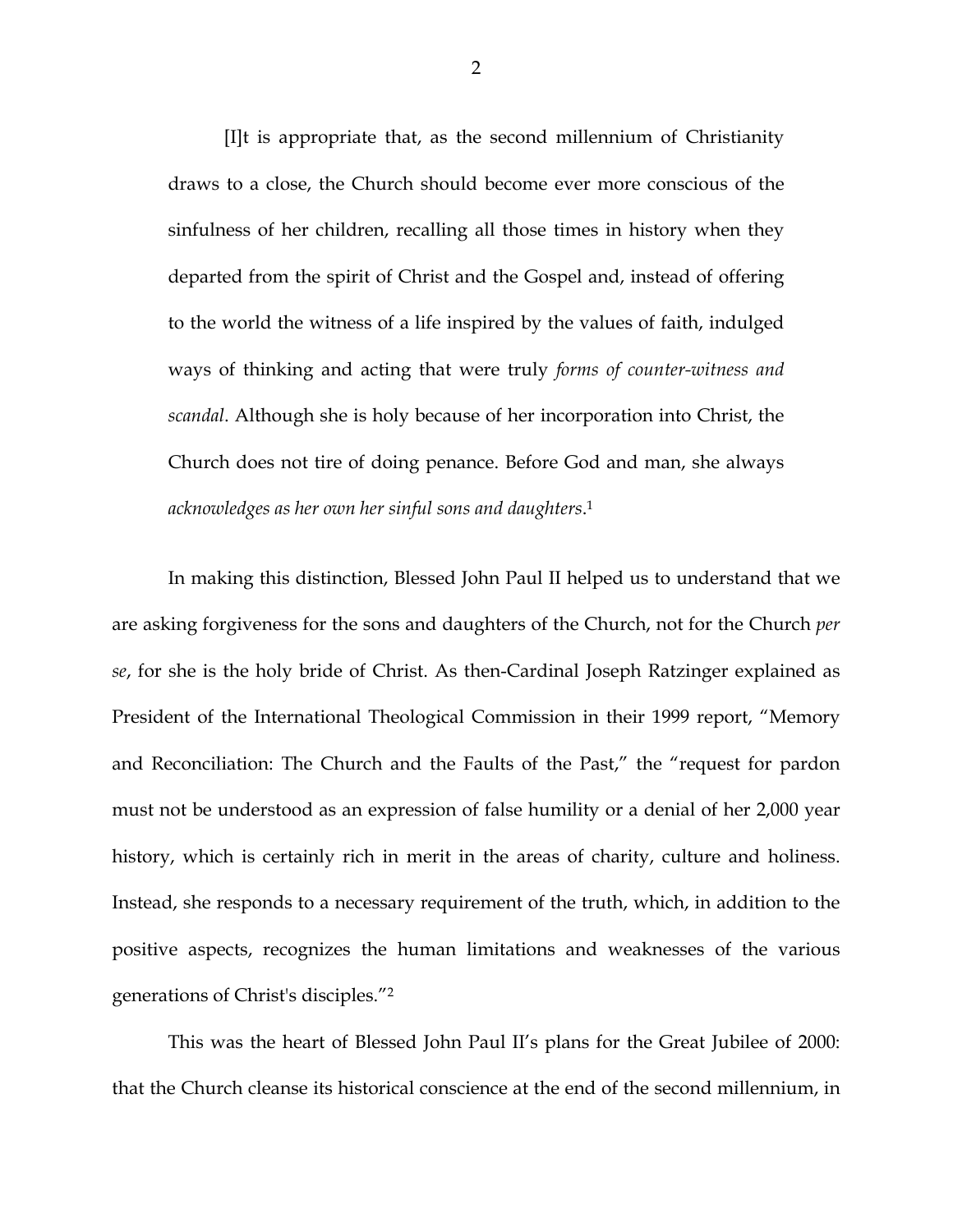preparation for a new springtime of evangelization in the third. Similarly, it is my prayerful hope that we can have a new springtime of evangelization in the Diocese of Springfield in Illinois, but in preparation for this we must first cleanse our historical conscience.

Our prayer service tonight for this purification of conscience is modeled along the lines of Pope John Paul II's "Day of Pardon" held on the First Sunday of Lent, March 12, 2000, as part of the observation of the Great Jubilee of the new millennium.3 We began as he did, vested in penitential purple, asking for forgiveness and seeking the grace to forgive. We have listened to the words of Sacred Scripture, in which we heard the message of the prophet Malachi speaking of God's justice and purification, as well as God's promise that He will return to those who return to Him. We have pleaded in the Responsorial Psalm, "Lord, come and save us." We have heard the words of Jesus in St. Luke's Gospel tell us that "there will be more joy in heaven over one sinner who repents than over ninety-nine righteous people who have no need of repentance." The general intercessions will take the form of seven confessions of sin and requests for God's pardon. After each of these seven petitions, one of the seven candles on the altar will be lit. As we pray for God's forgiveness for these sins, we will chant the *Kyrie Eleison* [Lord have mercy]. Before the final blessing, we will pray the Lord's Prayer, asking our Father to "forgive us our trespasses as we forgive those who trespass against us."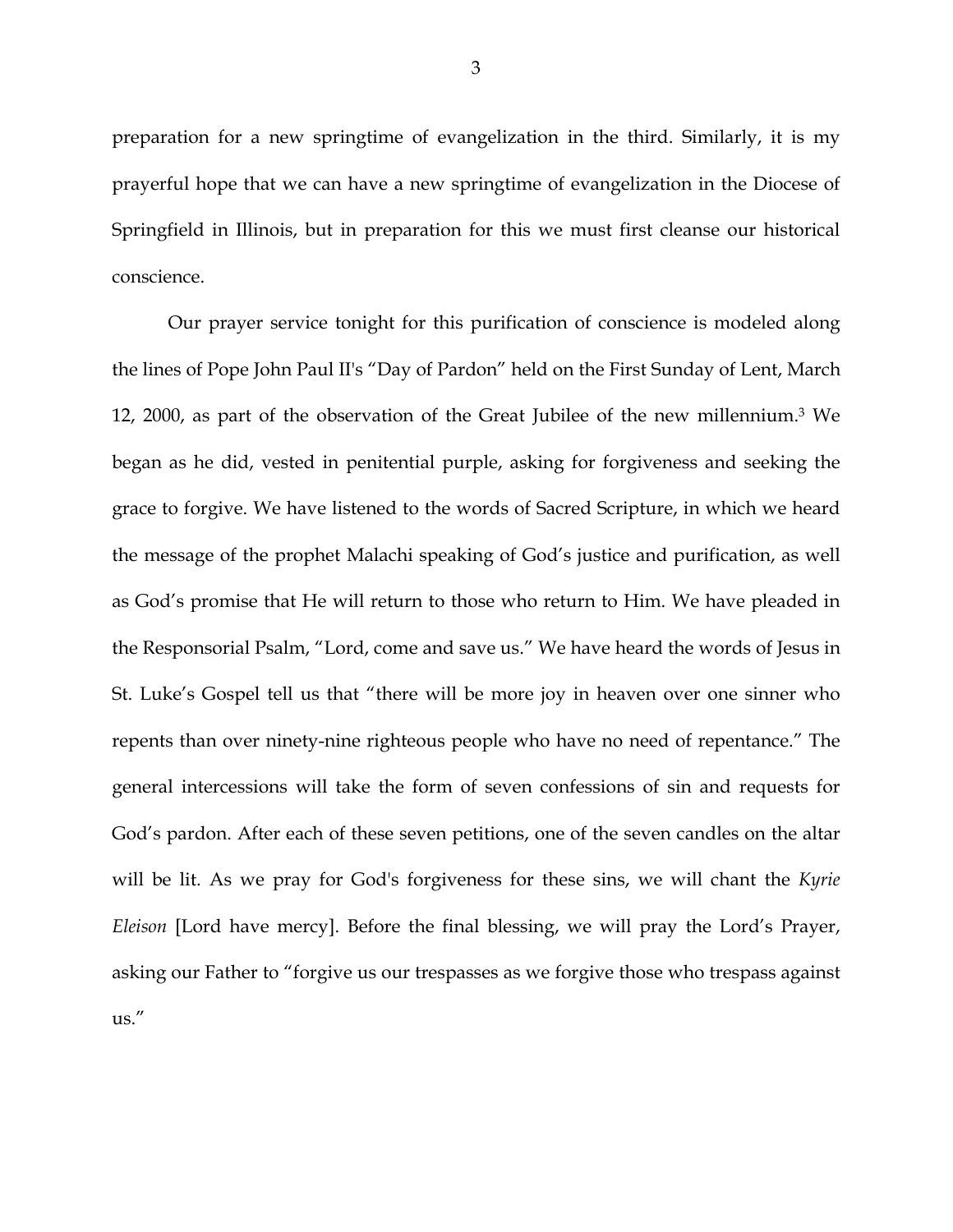I see this evening of repentance and prayer as my desire, while I am still near the beginning of my pastoral ministry as Bishop of the Diocese of Springfield in Illinois, to express our repentance and seek God's pardon for the sins of the past, that His grace may bring us healing for the faith to flourish in the future. Blessed John Paul II said that "the Church does not tire of doing penance" because penance is something that we do as a community of faith, asking pardon for each other's sins. As Saint Paul wrote, if one part of the body suffers, "all the parts suffer with it; if one part is honored, all the parts share its joy" (1 *Corinthians* 12:26). So we do penance for the sins of others as well as ourselves, that all may be healed.

I am not the first Bishop of Springfield to express such repentance and prayer for pardon. In his Pastoral Letter on Reconciliation, issued February 10, 2008, the Most Reverend George J. Lucas, now Archbishop of Omaha, wrote, "I want to ask forgiveness for the offenses caused by any representatives of the Church, and I want to call all members of our diocese to a renewed effort at reconciliation in our families, our parishes and our communities."4

It is in that same spirit that I express repentance for the sins of the members of the Church who have harmed others. Sometimes these harms were evil in themselves, such as the sins of racism and the sexual abuse of minors, as well as other forms of unchastity. At other times, the harms may have been done in the context of actions that were in themselves not sinful and may even have been necessary for pastoral or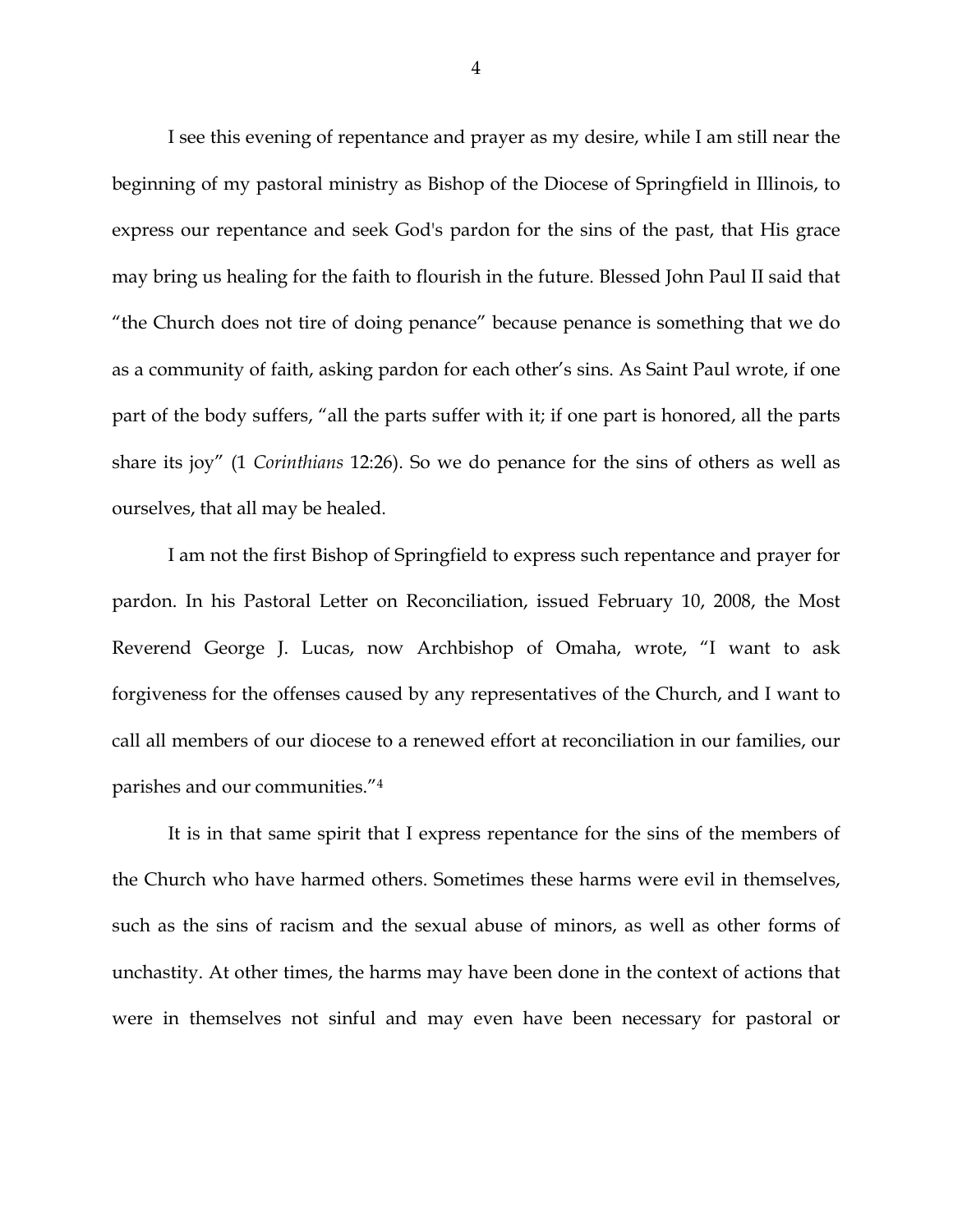economic reasons, such as the closing of a church or school, but nevertheless were done in a way that was insensitive to the feelings of those who would be affected.

Therefore we pray for all those who have been harmed, that with God's grace they may be able to forgive, since it is through forgiveness of those who have harmed them that they will begin to experience God's healing and come to a place of peace in their relationships with God and with others. We pray for those who have perpetrated harm and have sinned against others, that they may recognize how they have hurt God, their victims and others who have been offended by their actions, and that God may administer justice tempered by His Divine mercy.

The fact that there are always offenses to be forgiven and amends to be made and accepted should not give rise to despair. Rather, the ongoing work of reconciliation in the Church takes its hope from the truth of our faith that our sins are forgiven and salvation is accomplished through Jesus' death on the cross and His rising to new life.

Our repentance tonight is not a Lenten penance, but an Advent preparation for the rebirth of a Christmas spirit in the Church, a spirit that can celebrate anew the joy of Christian faith with the innocence of a small child. We also offer our evening of repentance and prayer on this Feast of Our Lady of Guadalupe. In the image of our Blessed Mother that miraculously appeared on the cloak of Juan Diego, the Virgin Mary is depicted as being pregnant. As such, we join in Mary's joyful expectation and anticipation of the birth of her Son. It is my fervent hope and prayer that, having repented our sins and being purified by God's pardon, we in the Diocese of Springfield